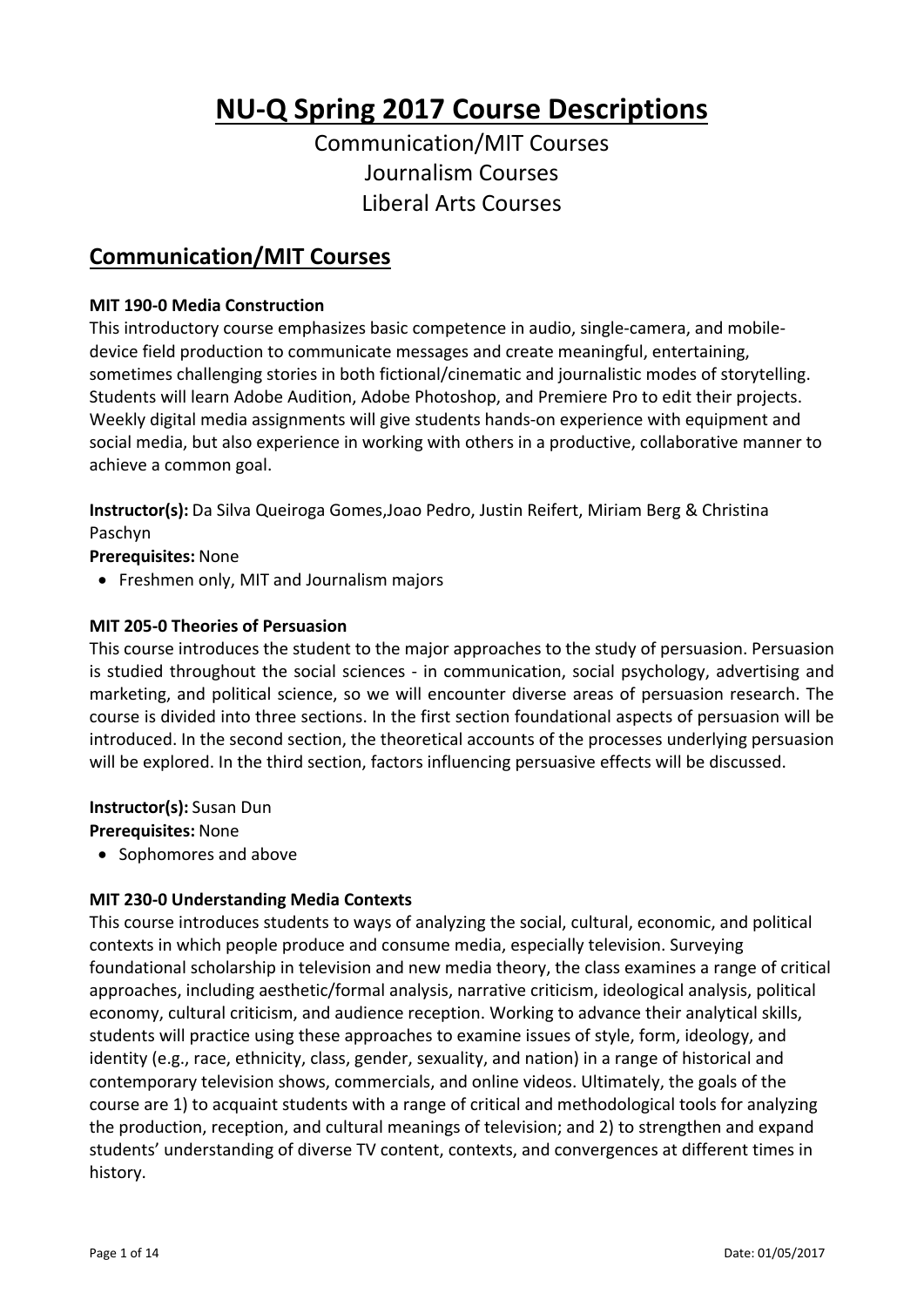#### **Instructor(s):** Kirsten Pike **Prerequisites:** None

- Sophomores and above
- Open for cross-registration
- Satisfies Media and Politics Minor and Contemporary Media Sequence

# **MIT 260‐0 Foundations of Screenwriting**

This course is designed to supply students with tools to expand and enrich their appreciation of all aspects of filmmaking and screenwriting in particular. Students will prepare for eventual entry into the professional world, learning how outside forces can influence the decisions a screenwriter makes. Through the practice of screenwriting, students will (1) learn how to represent in words not only story, but also sound design, editing, visual design, and other elements of media making; (2) discover how core concepts of character, structure, plot, theme, and tone interact within existing and emerging media; (3) explore a variety of films, topics, and exercises towards the inspiration and development of a piece of original work of personal significance. By the end of the course, students will be able to (1) write in professional screenplay style and format; (2) generate compelling scenes, characters and stories, distinguishing between derivative, obvious choices and honest, original alternatives that affect and move an audience; (3) think like a screenwriter, applying the language of constructive screenplay development and criticism to their own work as well as to the work of others.

**Instructor(s):** Susan H. Pak **Prerequisites:** None

• Sophomores and above

# **MIT 325‐0 Film, Media & Gender: Girls' Media Culture**

Although media made for girls has long been derided as silly and undeserving of close attention, to the millions of preteen and teen girls who consume it, it is anything but insignificant. From Nancy Drew novels in the 1930s to beach party movies in the 1960s, from 1970s sitcoms such as The Brady Bunch to contemporary films and TV shows such as Whip It, Wadjda, and K.C. Undercover, girls' media forms have functioned as important historical sites for the negotiation of cultural politics and youthful feminine ideals. In order to shed light on the oft‐overlooked history of girls' media in both the U.S. and abroad, this course offers a critical investigation of popular girls' media from the 1930s to the present, including novels, films, TV shows, advertisements, music videos, teen magazines, and toys. We will investigate girls' media artifacts as commercial and aesthetic texts through which girls have interfaced with lessons about gender, sexuality, race, ethnicity, class, national identity, generation, and ability at different historical moments in both Western and non‐Western contexts. We will also consider how the landscape of girls' media production has changed, and resisted change, over time. Finally, we will examine the expansion of female youth culture beyond consumer‐oriented activities to those involving girls' cultural production as we compare girl‐made and adult‐made girls' media.

# **Instructor(s):** Kirsten Pike

# **Prerequisites:** None

- Sophomores and above
- Open for cross-registration
- Satisfies Contemporary Media Sequence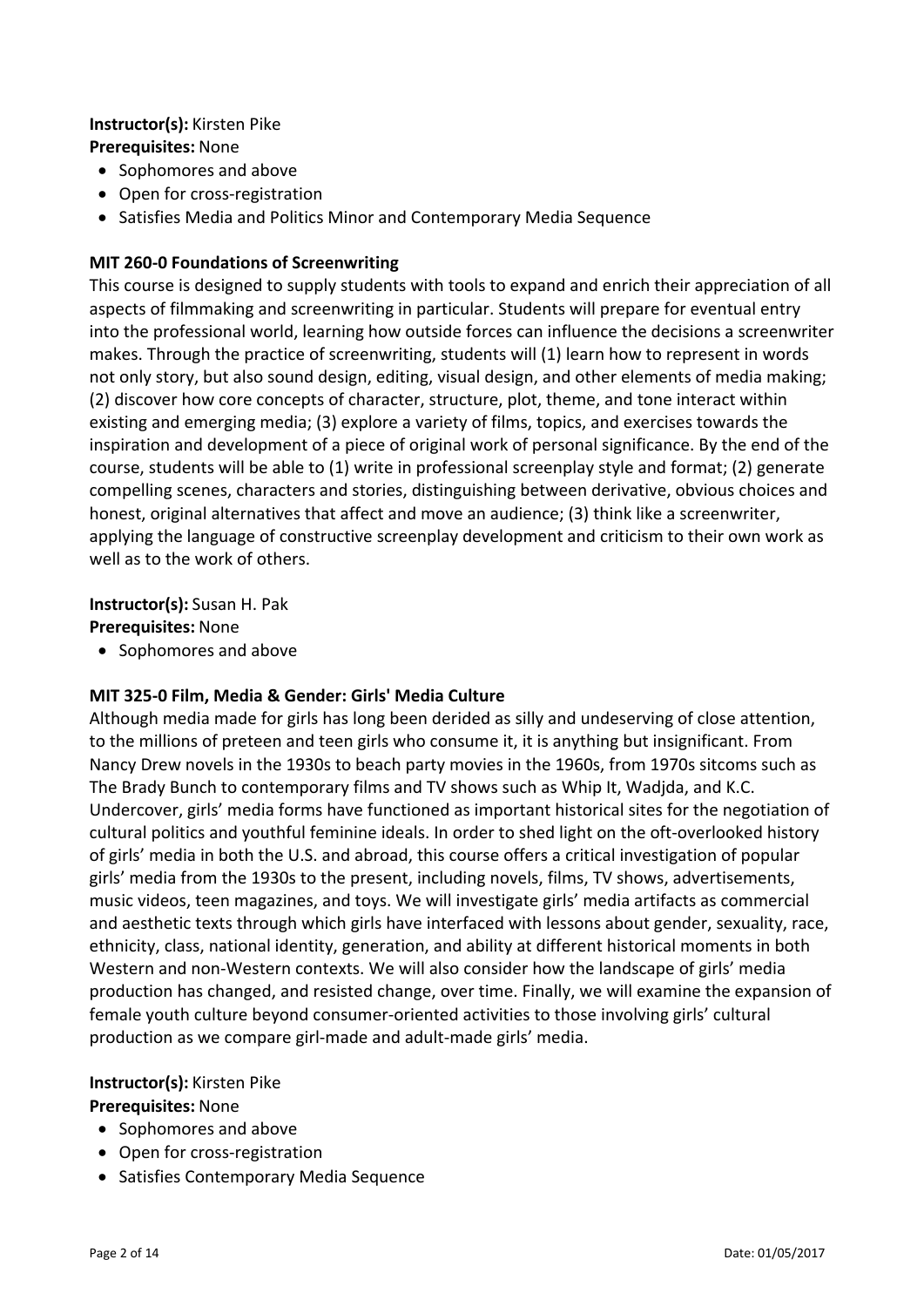#### **MIT 335‐0 Introduction to Playwriting**

This course is designed to develop the writer's individual theatrical style by writing a one‐act play (or scene from a full‐length play). Through the practice of writing and investigating plays, students will (1) learn the fundamentals of play construction and theory; (2) explore the elements of dramatic tension; and (3) analyze a variety of plays, performances, and exercises to develop a work that best expresses their authentic voice. By the end of the course, students will be able to (1) write a one‐act play using proper style and format; (2) generate character‐driven stories that will engage an audience; and (3) provide and receive constructive feedback in order to achieve their best work.

**Instructor(s):** Susan H. Pak **Prerequisites:** MIT 260‐0

• Sophomores and above, MIT majors only

### **MIT 339‐0 Advanced Acting**

The goal of this acting course is to examine principles of style, develop performance techniques, and create appropriate frameworks that assist the actor in successfully communicating the play to an audience.

### **Instructor(s):** Ann Woodworth

**Prerequisites:** MIT 143‐0 **OR** MIT 243‐0

- Sophomores and above
- Consent of instructor required
- Students must be present on the first day or they will be dropped from the class

#### **MIT 349‐0 Internship**

This course provides academic structure and guidance for professional internships being completed by students in the Communication Program. The course covers organizational communication and behavior topics, including: organizational cultures; working in teams; managing generational differences; effective workplace strategies; leadership and mentoring; work‐life balance; ethics and soft skills; feedback and motivation; technology in the workplace; networking; and starting life as young professional. In this seminar‐style class, we discuss the readings and their relationship to events in the job sites; students share their progress reports, questions, and concerns about the work they are completing in various media‐related jobs. Students are encouraged to explore the links and gaps between what they have learned in the classroom and what they are learning in the workplace, thereby developing their professional skills while deepening their academic experiences. Students are evaluated on a written final project and presentation and by their work site supervisor, as well as their weekly written responses to the readings, which should show a clear understanding of the readings as well as thoughtful application to the work site.

#### **Instructor(s):** Susan Dun

#### **Prerequisites:** None

- Juniors and above, MIT majors only
- Consent of instructor required
- Students may register for 1-4 units with the instructor's permission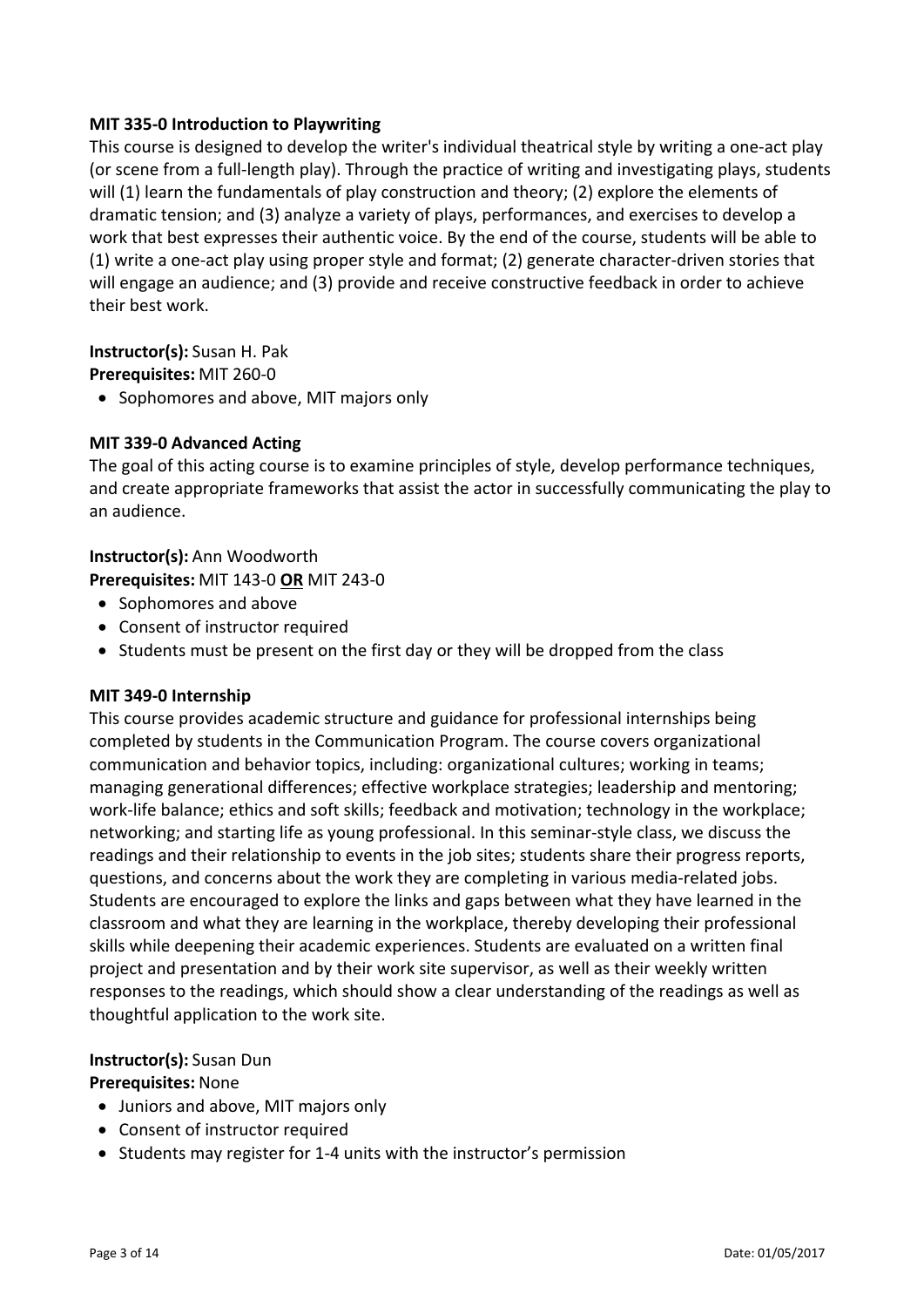#### **MIT 351‐0 National Cinema: Middle East and North Africa**

The goal of this course is to address some of the major trends and issues in cinema from the MENA region, including the contexts of their production and audiences. We will discuss how we can integrate critical theory relevant to the Middle East and North Africa with the weekly screenings of works of cinematic art produced in cities throughout the region from the 1950s to the present day. The course gives special attention to cinema, but topics will range from photography in colonies and royal courts, to video installation in galleries, to contemporary social media. We will learn how to analyze images, and how to situate them within a historical context that pays particular attention to the intersections of art and politics.

### **Instructor(s):** Kaveh Askari

**Prerequisites:** None

- Sophomores and above
- Open for cross-registration
- Satisfies Media and Politics Minor, Contemporary Media Sequence & Middle Eastern Studies Certificate

### **MIT 360‐0 Topics in Media Writing: Writing the Feature Screenplay**

This course will introduce students to the process of writing a feature‐length film. Students will analyze structure, scene writing, and dialogue as they develop a story from an outline to a full narrative. Through the practice of writing the feature, students will (1) investigate the needs and desires of their characters to generate genuine, believable conflict that actively drives the story forward; (2) brainstorm, evaluate, and assess materials that would be suitable for a full‐length script; and (3) master the structural elements of a script to revise their own work as well as to analyze effectively the work of others. By the end of the course, students will be able to (1) develop an engaging narrative that takes their characters on a transformative journey; (2) surprise their audience with highly flawed and active characters; and (3) strengthen their voice through elegant and impactful writing.

# **Instructor(s):** Sue H. Pak

**Prerequisites:** MIT 260‐0

- Sophomores and above
- Students must be present on the first day or they will be dropped from the class

# **MIT 379‐0 Topics in Film/Video/Audio Production: Directing Spec Ads\*\*\*CANCELLED\*\*\***

From Martin Scorsese to Spike Lee, the worlds' best directors all shoot commercials. Creating a successful ad can be the bread and butter of any good writer, director or cinematographer. Students will analyze successful commercials: from the Geico to Nike – before they have an opportunity to write and direct their own spec ad packages for a variety of products.

**Instructor(s):** Anne Sobel

**Prerequisites:** MIT 190‐0 **OR** JOUR 201‐0

• Sophomores and above

# **MIT 389‐0 Global Culture and Communication**

Youth are at the center of some of the most contentious debates, including issues such as tradition versus modernity, global versus local, and conformity versus resistance. This upper‐level course addresses these topics by exploring social, cultural, and political implications of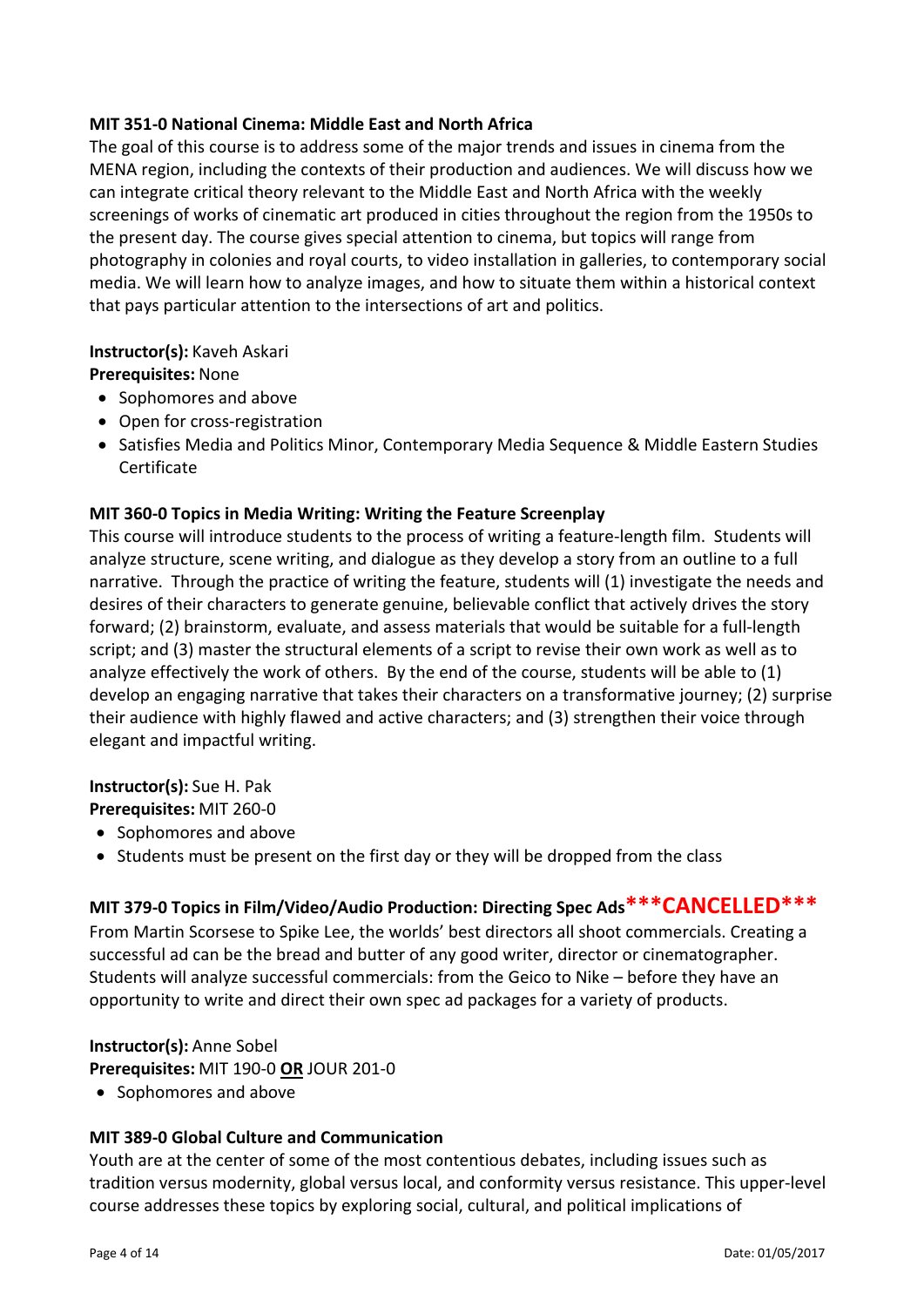globalization and transnational influences via case studies of social media, fashion, music, cinema, and sports. The course examines the production and reproduction of global culture through communicative practices. This course aims to provide students with some of the key concepts and discussions in the field of global youth, popular culture, subculture studies, and media studies. Ultimately, the course is designed to inspire students to pose intriguing research questions for research projects as communicators, journalists, or simply curious humans. The approach will be comparative and multicultural, which will be reflected in the reading materials, the lectures, discussions, and assignments.

# **Instructor(s):** Joe Khalil

### **Prerequisites:** None

- Sophomores and above
- Open for cross-registration
- Satisfies Media and Politics Minor and Contemporary Media Sequence

# **MIT 398‐0 Undergraduate Seminar: Rhetorical Criticism**

In this course, students will reflect on the various ways in which messages do rhetorical (persuasive) work and will develop a more critical (analytical and evaluative) stance from which to read persuasive messages. In the first half of the semester, they will explore some of the theories and methods that communication scholars have used to study persuasive communication. In the second half of the semester, they will employ some of these theories and methods to develop a detailed critique of a rhetorical text (literary, audio‐visual, performative, interactive, multimedia) of their choice. Students will write several short papers that summarize and comment upon the various critical theories and methods. Each student will co‐teach (with me) one critical theory or method. Students will write a detailed rhetorical critique of a text of their choice in four steps (Text Description, Critical Stance, Interpretation, Evaluation) and will share their critique with the class in a formal presentation.

#### **Instructor(s):** Allwyn Tellis **Prerequisites:** None

• Sophomores and above

# **MIT 392‐0 Documentary Production**

In two lectures per week and outside field work, this course will cover the basics of documentary production with an emphasis on the creation of short documentaries, as well as the history of the genre. Using advanced cameras, professional location audio recording equipment, and Adobe Premiere Pro computer editing, you will create engaging, meaningful, creative non‐fiction media. Concurrently throughout the semester, your inquiry, discovery, and mastery will be firmly grounded in the history and scholarship of American and international documentaries from the early part of the 20th century to today.

#### **Instructor(s):** Danielle Beverly **Prerequisites:** MIT 190‐0

• Sophomores and above, MIT majors only

# **MIT 398‐0 Undergraduate Seminar: Issues in World Cinema**

This course introduces students to important styles, artistic movements, and film industry developments in the cinemas of the global south. We will discuss the theories behind the different terms that have been used to name these cinemas including "third cinema," "world cinema,"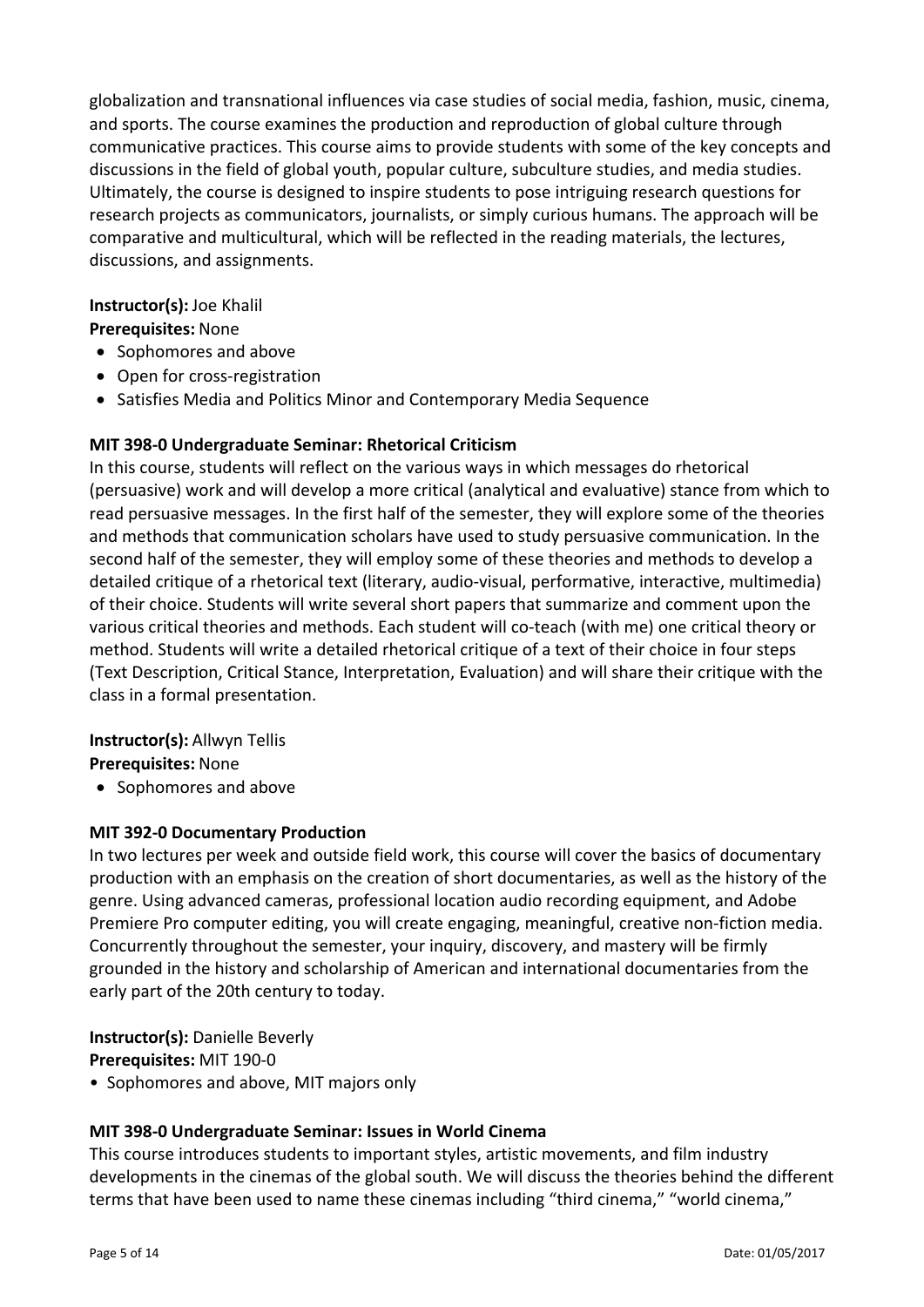"global cinema," and "transnational cinema." The weekly screenings for the class will include several of the most influential feature films of their eras and regions, and their styles will range from popular melodrama to new-wave art films.

**Instructor(s)**: Kaveh Askari **Prerequisites**: None

- Sophomores and above
- Open for cross-registration
- Satisfies Media and Politics Minor and Contemporary Media Sequence

# **Journalism Courses**

### **INTERDIS 201‐0 Media and Society**

Media and Society explores the interactions among media, culture and society. Students work to develop critical perspectives on mass media as they consider the relationships between media institutions, content, culture, audiences and communities. The impact of globalization and the role of technological change are important variables. Students also consider the historical background of several media industries, including newspapers, film, radio, the internet, television and music. The course examines content and media messages delivered as news, entertainment, persuasion, public relations and advertising. Global media systems are playing an increasingly large role and are vital area of study within the class, as is the notion of ethical communication. Media and society students should be able to identify structure and purpose of variety of media organizations and be able to describe their influence on individuals and social, political and geographic communities.

# **Instructor(s):** Banu Akdenizli & Amy Sanders

**Prerequisites:** None

• Freshmen only, MIT and Journalism majors

# **JOUR 101‐0 Introduction to Journalism**

This course provides an overview of journalism fundamentals and will explore how news is defined, reported, written and produced for print, broadcast and online media platforms. Journalism 101 is designed to not only introduce students to journalism, but is tailored to help students begin to develop their own skills in producing content across a variety of platforms for news, sports, business and current affairs.

#### **Instructor(s):** Marci Brown

#### **Prerequisites:** None

- ABP students only
- Open for cross-registration

# **JOUR 301‐0 Enterprise Reporting in Diverse Communities**

Advanced‐skills course on in‐depth multimedia reporting and storytelling. By getting to know a specific audience in Qatar and experimenting with a variety of reporting and storytelling techniques, students produce cross‐platform content for print, broadcast, and the Web. The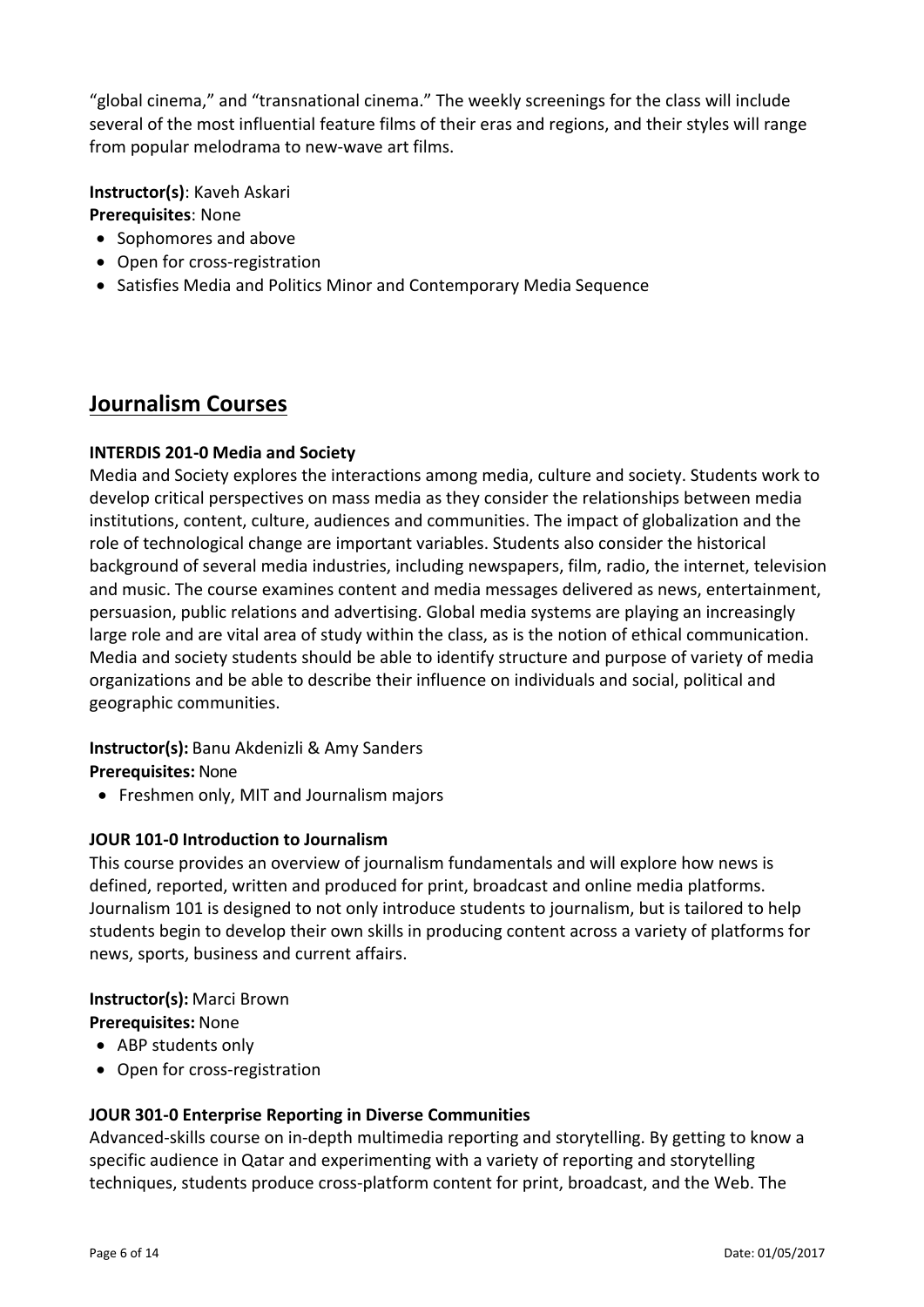course pushes students beyond their comfort zones and provides training in reporting for and about diverse audiences.

**Instructor(s):** Justin Martin & Mary Dedinsky **Prerequisites:** JOUR 201‐0

• Sophomores and above, JOUR majors only

### **JOUR 342‐0 Advanced Online Storytelling**

Advanced Online Storytelling is a 5‐week course that prepares journalism students for their residencies by simulating a newsroom environment. It is an intensive exploration of advanced multimedia reporting, which gives students in their junior year the chance to apply all of their multimedia reporting skills to one single class project.

### **Instructor(s):** Christina Paschyn

**Prerequisites:** JOURN 323‐0 Broadcast Production and Presentation OR JOUR 321‐0 Magazine and Feature Writing OR IMC 331‐0 Public Relation Communication Strategies and Writing OR STRATCOM 305‐ Message Strategy and Persuasive Communications.

Juniors and above JOUR majors only; for students going on residency.

### **JOUR 345‐0 Journalism Residency: News Magazine and Feature Writing Residency**

Journalism Residency in Newspaper/Online (2 units). Hones reporting and news writing skills through practical assignments, including multimedia opportunities whenever possible, under deadline pressure and close editorial supervision.

#### **Instructor(s):** Mary Dedinsky

**Prerequisites:** Must enroll and obtain a C or better for JOUR 390‐0 Special topics: "Exploring the Future of Digital Journalism". And enroll for JOUR 342 OR JOUR 368 and obtain a C or better.

Juniors and above JOUR majors only

#### **JOUR 355‐0 Journalism Residency: Magazine Writing Residency**

Journalism Residency in Magazine (2 units). Exploration of aspects of magazine writing and reporting. Practical assignments, including print and web content whenever possible, in a magazine office with deadline pressure and close professional supervision.

#### **Instructor(s):** Mary Dedinsky

**Prerequisites:** Must enroll and obtain a C or better for JOUR 390‐0 Special topics: "Exploring the Future of Digital Journalism". And enroll for JOUR 342 OR JOUR 368 and obtain a C or better.

Juniors and above JOUR majors only

# **JOUR 365‐0 Journalism Residency: Broadcast Reporting**

Journalism Residency in Broadcast (2 units). Gathering television news in the field; writing scripts, readers, voiceovers, packages and on‐camera news for reporters and anchors. Practical assignments in a broadcast newsroom under close professional supervision.

#### **Instructor(s):** Mary Dedinsky

**Prerequisites:** Must enroll and obtain a C or better for JOUR 390‐0 Special topics: "Exploring the Future of Digital Journalism". And enroll for JOUR 342 OR JOUR 368 and obtain a C or better.

Juniors and above JOUR majors only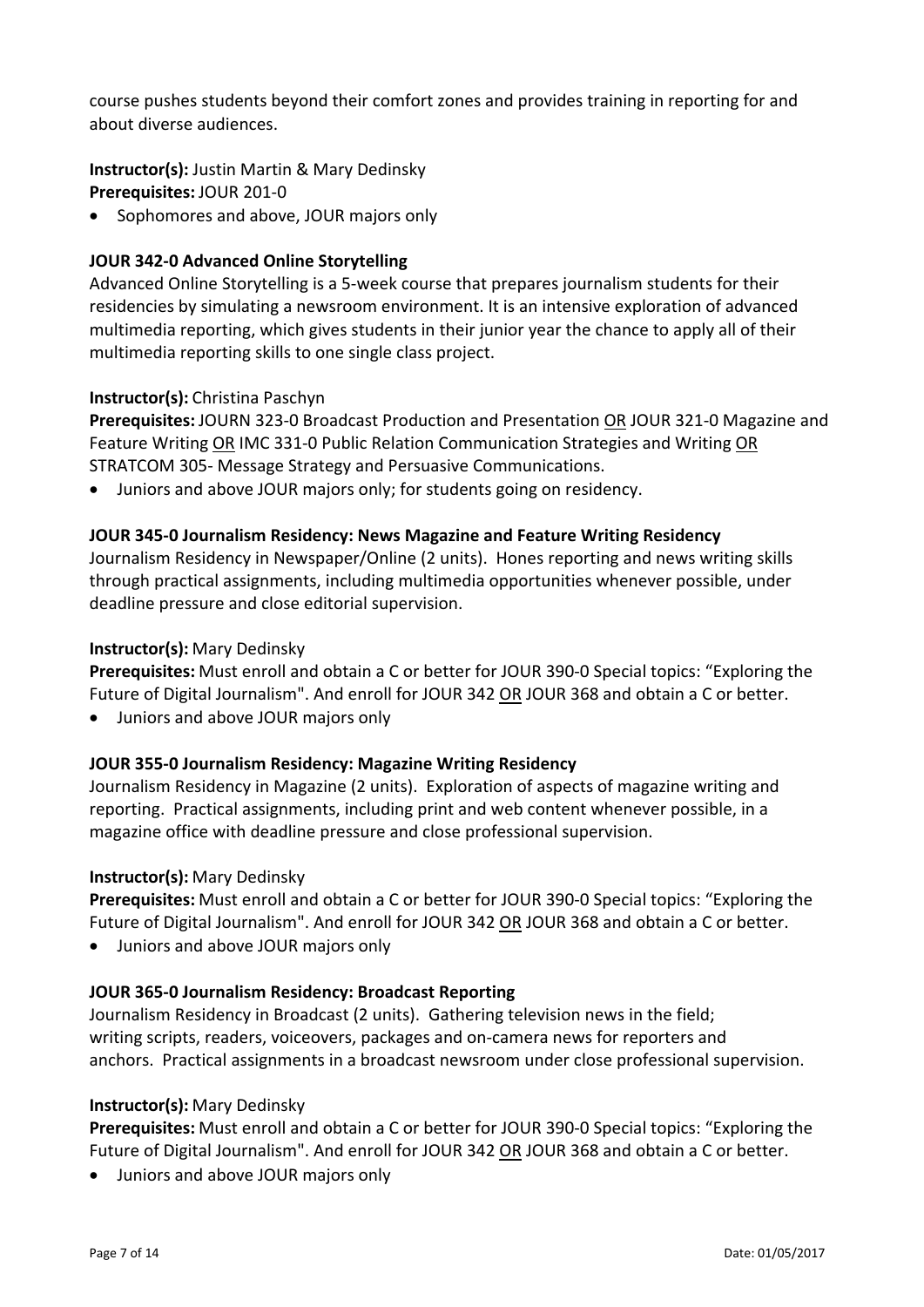### **JOUR 368‐0 Documentary**

This class will enable students to gain a great overview into to the fundamentals of researching, planning, shooting and editing video for documentaries. Students will learn about the power of documentaries and how they can be used to address issues of social significance. They will also explore the history of documentary video production, current trends and will learn to develop critical viewing skills. In the same way as you would be expected to read books for other courses, in this course students will view and critique a range of contemporary documentary films. Additionally, students will lean to research for, collect and analyze primary sources – e.g. news stories, first‐person accounts, government records, ephemera, found footage that are stored in archives libraries, museums and online databases. Given our unique location in the Middle East, one of the most diverse and fast developing Arab nations in the world, students will be encouraged to explore the social, cultural and political resources within Qatar. Students are expected to complete a 10‐minute documentary by the end of the 5‐week course.

### **Instructor(s):** Miriam Berg

**Prerequisites:** None

Juniors and above JOUR majors only; for students going on residency.

### **JOUR 390‐0 Special Topics: Exploring the Future of Digital Journalism**

The relationship between technology and journalism has always attracted a great deal of attention from academics and media professionals, particularly journalists. This is especially true now, as "digital media" evolves and enables a procession of emerging storytelling technologies, such as open‐source, online multi‐media platforms and well‐known apps (Snapchat and Instagram, for example). These platforms present extraordinary opportunities for news organizations and freelancers to distribute content, and they also present challenges, which this class explores. As such, the class discusses and examines what these transformations mean for journalism—the profession and its roles in our world; it parses out the themes of "global" journalism and narratives; and it delves into both the changing and unchanged aspects of storytelling. This necessarily includes content production, fact gathering, narrative making, activism, audience interactivity, and distribution of journalism content. The class will also introduce design concepts and design production in conversation with current journalism forms whether online or off. This class is meant to be interactive and instructive. We will have guest lecturers joining the class to offer their experience and insights.

#### **Instructor(s):** Abraham Abusharif

#### **Prerequisites:** None

Juniors and above JOUR majors only; for students going on residency.

#### **JOUR 390‐0 Special Topics: Sports, Media & Society**

This is a survey course dedicated to the simple proposition that sport is a social institution no less than education, religion, family, or the military, and no less important: It makes identities of all kinds, from the national to the deeply personal. Modern sports were born in the early 19th century, at the same time and for the same reasons as modern mass media; the two have ever since been joined at the hip, such that scholars often refer to them as one institution: "mediasport." Today sport is the most valuable, highest‐earning media product in the global entertainment industry—indeed for many of us, sport is something we consume, not something we do. And yet the "right to play" is—according to the United Nations, the International Olympic Committee, and the European Union—a fundamental human right. So it's big stuff—less than war, but more than a game.In this course, sport is considered from various contexts. We do it through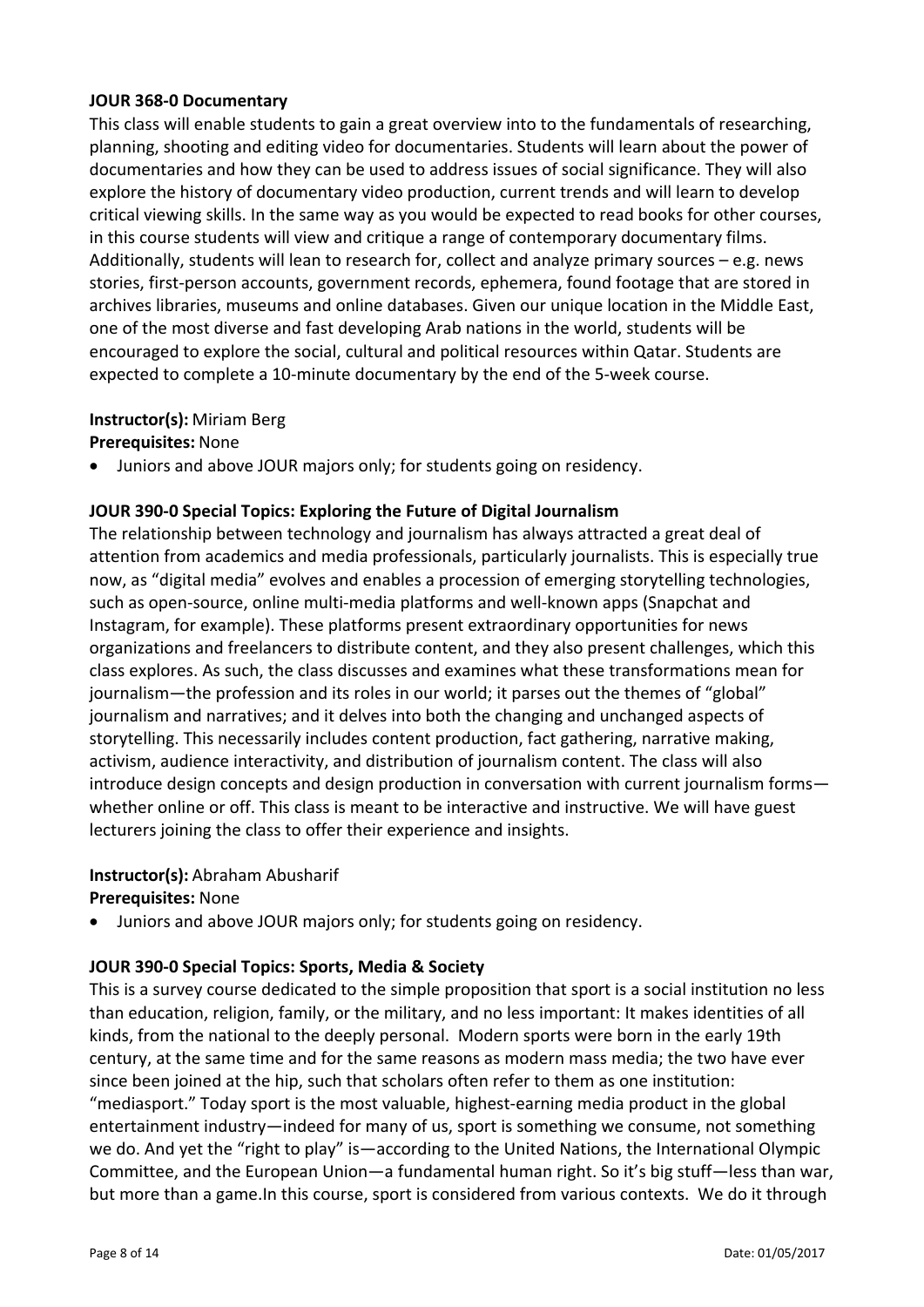weekly monitoring of sports media, documentary films, student research and writing assignments, and class discussion. Our contexts include commerce and industry, domestic and international politics (including war) gender and sex identities, racial and ethnic relations, religion and spirituality, and popular culture from fashion to video games. How sport became a training ground for "life" is uniquely an American story, with analogs in many other places, from China to Canada, from Qatar to Egypt, Brazil to Britain, Kenya to Pakistan.

**Instructor(s):** Craig Llewellyn LaMay **Prerequisites:** None

- Sophomore and above
- Open for cross-registration

#### **JOUR 395‐0 Special Topics: Public Relations Residency**

Practical work under professional supervision in a public relations agency or in a division of a corporate or not‐for‐profit entity.

#### **Instructor(s):** Mary Dedinsky

**Prerequisites:** Completed IMC 331‐0 and must enroll and obtain a C or better for JOUR 390‐0 Special topics: "Exploring the Future of Digital Journalism ". Enroll for JOUR 342 OR JOUR 368 and obtain a C or better.

JOUR majors only

#### **STRATCOM 303‐0 Integrated Marketing Communications Strategy**

Introductory course in which students learn about the basic foundations of IMC (Integrated Marketing Communications); become familiar with IMC practices such as advertising, public relations, branding, promotions, social media marketing, and mobile marketing; understand the integrated approach to IMC; explore issues shaping the practice of IMC such as ethics and industry standards; discover career opportunities and types of jobs in strategic marketing communications in the non‐profit sector, the private sector, or the government.

**Instructor(s):** Ilhem Allagui

**Prerequisites:** None

- Sophomore and above
- Open for cross-registration

• Students who have earned credit for IMC 330‐0 or IMC 303 may not earn credit for STRATCOM 303‐0

Satisfies Public Relations Certificate

#### **STRATCOM 320‐0 Strategic Communications Campaign Strategic Communication**

Strategic Communication Campaigns Students develop a comprehensive integrated strategic communication program in a real‐world setting. Final product consists of a report that outlines the learning and insights that led to the strategic, creative, interactive and digital recommendations; a client presentation; and a project book detailing the research, analysis, strategy, creative and content execution, media use and other integrated communication activities.

#### **Instructor(s):** Ilhem Allagui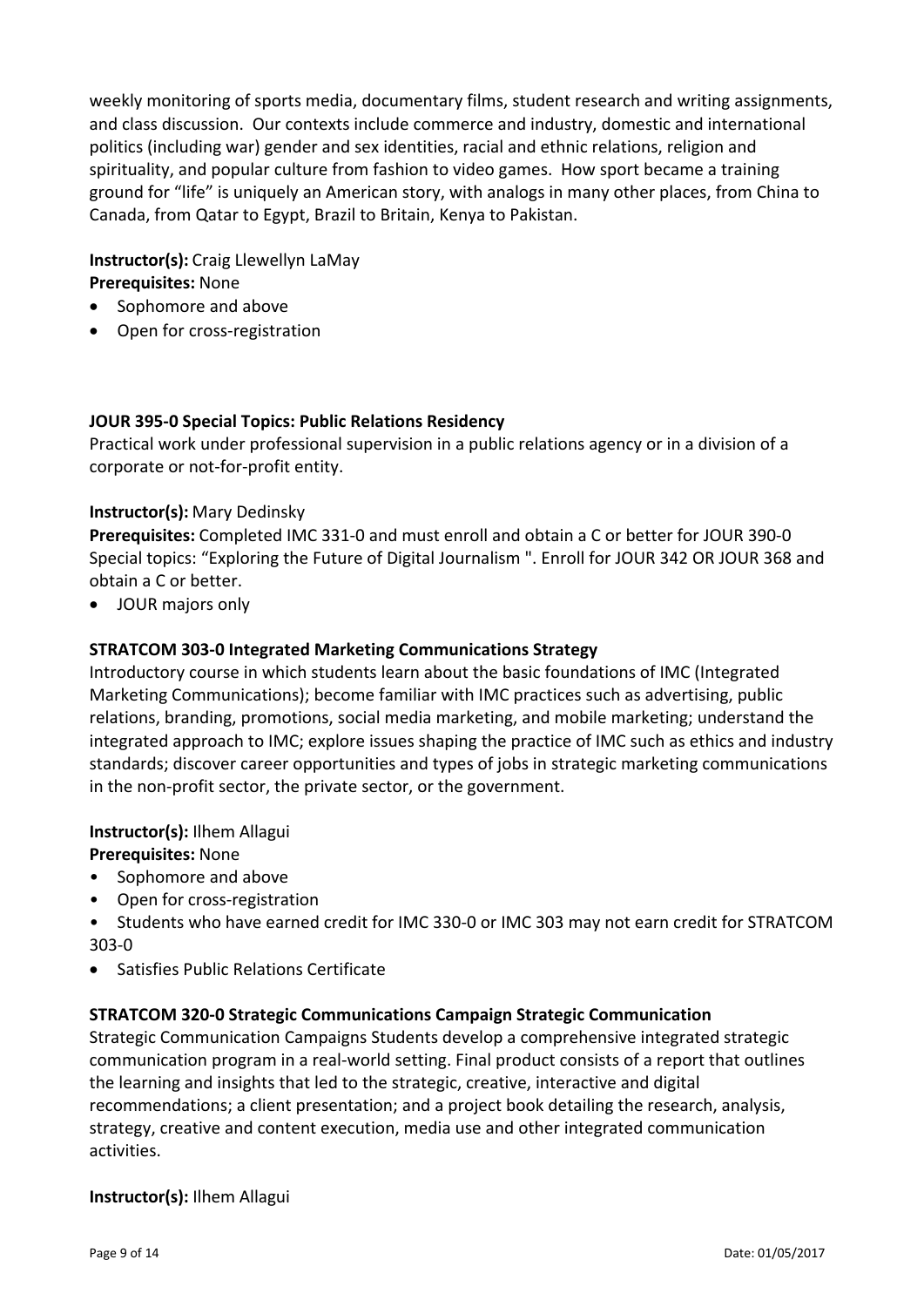### **Prerequisites:** STRATCOM 305‐0 **OR** IMC 331‐0

- Junior and above
- Open for cross‐registration
- Satisfies Public Relations Certificate

# **Liberal Arts Courses**

### **Arabic 142‐0 Arabic for Media**

This course offers students an opportunity to develop an understanding of some of the main language properties of popular media productions in Arabic.

Participants will focus on the linguistic properties of religious television programming. Religious discourse plays a significant role the in the lives of large segments of our society. It constitutes a vehicle for moral values and articulates a view of the world and a purpose for life.

The course addresses the discourse of religious television programming from two angles: 1‐From a Critical Discourse Analysis angle, students will analyze discourse elements that promote ideological control, acquisition of power, and subjugation of the other. It will highlight how these elements can be fundamentally opposed to the religious intent the programming claims to articulate.

2‐From a Pragmatics standpoint, students will explore matters of context and the creation of meaning in religious programming. It will also examine the role and participation of media professionals in mediated religious content.

Students will view and discuss authentic materials and analyze religious television shows from different parts of the Arab world. They will also produce papers based on data they derive from television programs.

Enrolled students are expected to have a high proficiency level in Arabic. Students can take this course with the permission of the instructor.

# **Instructor(s):** Mounir Ouanaimi

#### **Prerequisites:** None

- Freshmen and above; instructor permission only: students should email the instructor for permission to register at: mounir‐ouanaimi@northwestern.edu
- Open for cross-registration

#### **ECON 387‐0 Foundations of Business and Startup**

The course combines fundamental academic knowledge of business management with the ideas economy and the entrepreneurial spirit of creating a Startup. It addresses such topics as incorporation issues, management and organization, human resources management, marketing, information systems, accounting, and finance. Concurrently, students will learn how to identify innovative business ideas; how to build a winning strategy and create a value proposition; how to prepare an innovative business plan and determine when the business is unprofitable.

**Instructor(s):** Giovanni Bandi & Tamer Rabbani

**Prerequisites:** None

- Sophomore and above
- Open for cross-registration

#### **ENGL 103‐2 First‐Year Writing**

In this course students will explore issues in writing for research. They will formulate research questions, identify research methods, select sources, understand research contexts, and assess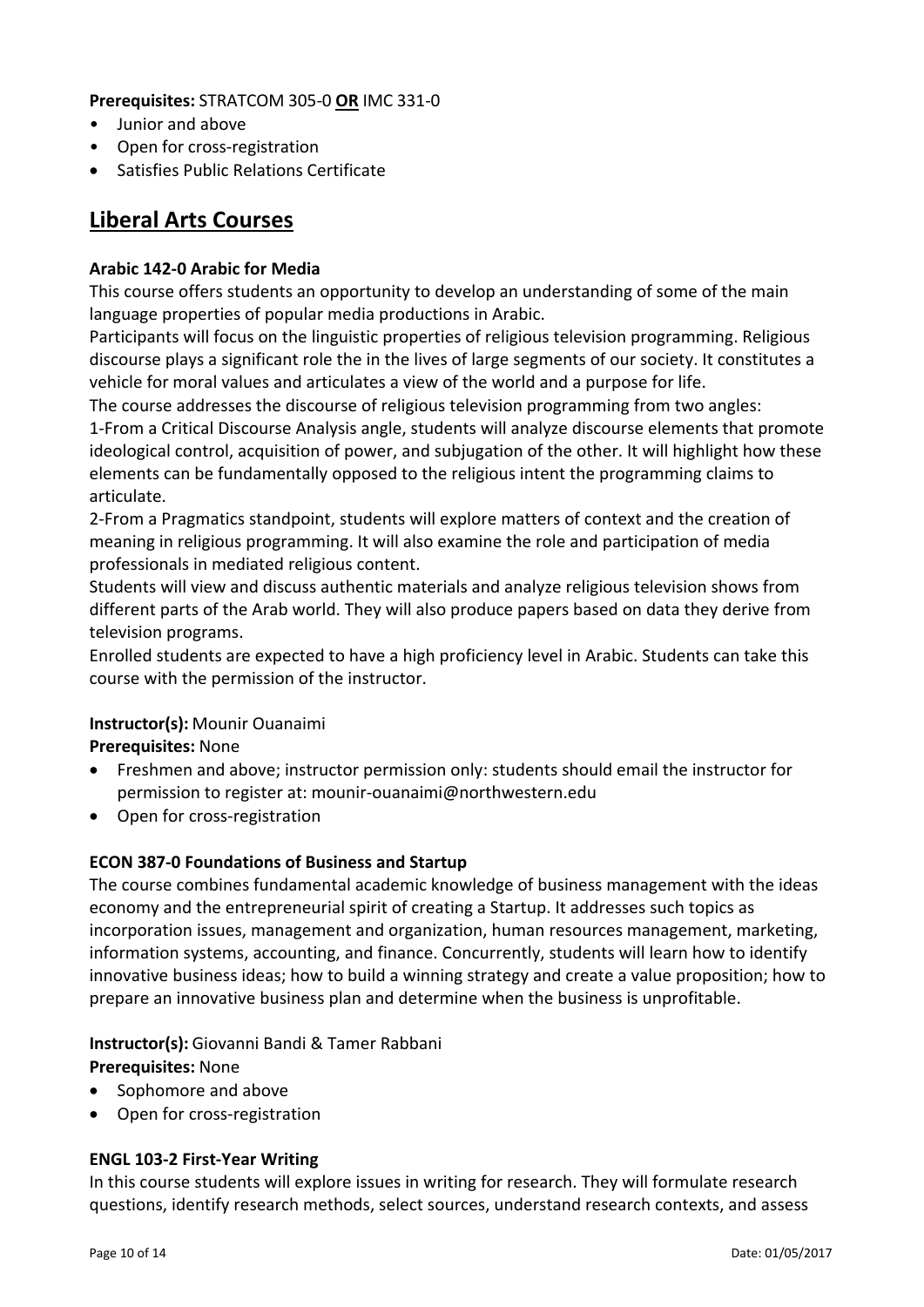audience expectations.

#### **Instructor(s):** Allwyn Tellis/ Maria Lombard / Bronwyn Jean Bethel **Prerequisites:** ENGL 103‐1

• Freshmen only

### **ENGL 242‐0 Topics in Literature: Travel Writing**

This course will explore styles, structures, narrative choices, and points of view of travel writing. Students will consider the role of the traveler, place, and experience in narrative texts. Students will compose their own travel narratives in this course as well other assignments, while improving their descriptive and narrative techniques in the process. Course readings will include travel tales written by curious tourists, explorers, and survivors.

**Instructor(s):** Maria Lombard **Prerequisites:** None

- Freshmen and Sophomore
- Open for cross-registration

### **ENGL 379‐0 Special Topics: Literature and Human Rights**

How do rights define who we are? What is the role of storytelling and narrative in understanding the complexities of human rights issues? What kind of questions does fiction raise about individual and collective responsibilities toward others? What can close attention to literary stylistics (voice, person and perspective) teach us about the limitations of our common sense approach to rights and ethics? In this course, we will investigate how literature has responded to the challenges and prospects presented to the modern world by the Universal Declaration of Human Rights (1948) that recognized the "inherent dignity and the equal and inalienable rights of all members of the human family." Through examples from Hungary, Palestine, Chile, Somalia and India, we will gain insight into how world literature actively participates in establishing what it means to be a human being entitled to freedom, life and liberty.

# **Instructor(s):** Firat Oruc

**Prerequisites:** None

- Sophomore and above
- Open for cross-registration

#### **ENGL 379‐0 Special Topics: (Tres) Passing and the Performance of Identity in American Culture**

This course is a multi‐genre study of 20th‐century literary and cinematic works that focus on the phenomenon of "passing" and the reinvention of identity through socially constructed performances of race, class, gender or sexuality.

**Instructor(s):** Tracy L. Vaughn‐Manley **Prerequisites:** None

- Sophomore and above
- Open for cross-registration

# **History 242‐0 Topics in History: 20th Century U.S. History**

This course explores the major themes of the history of the United States in the 20th Century. It is designed to be an analysis of the forces that shaped and reshaped American society from 1900 to the present day. In what has become known as America's Century, the United States rose to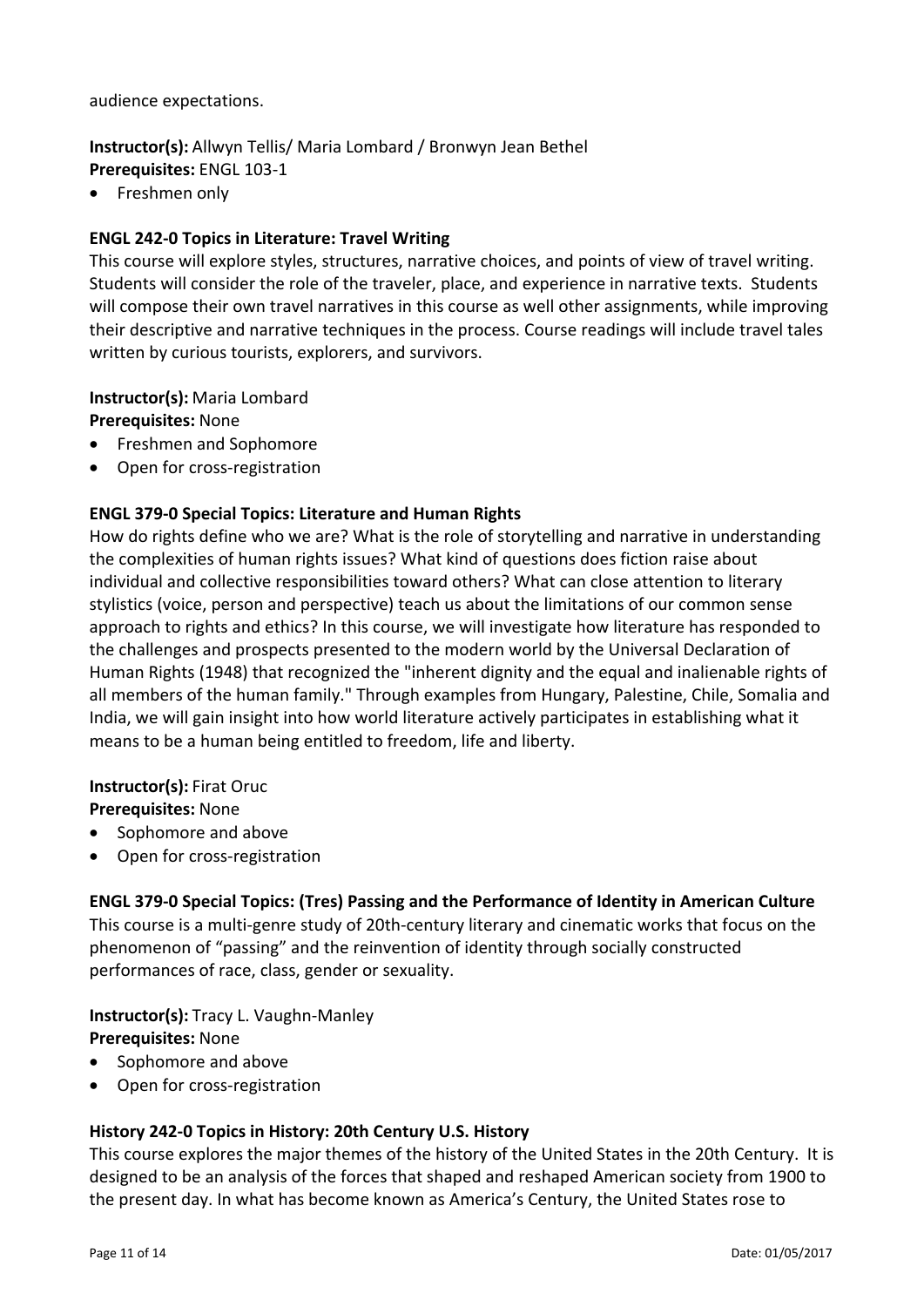superpower status abroad and at home began reexamining what it meant to be American. We will focus on how generations of ordinary Americans experienced and responded to this fast paced century. Topics covered in the course include American imperialism, Progressivism, World War I, the Roaring Twenties, the Great Depression, World War II, the Postwar Boom, the Cold War, the Civil Rights Movements, Vietnam War, New Conservatism and Globalism. Special attention will be given to the different ways popular forms of media responded to and, in turn, influenced the major themes of the day.

#### **Instructor(s):** Christopher Sparshott **Prerequisites:** None

- Freshmen and sophomore
- Open for cross-registration

#### **History 387‐0 History Advanced Special Topics: Great Cities: A Lens for Understanding the Past**

This course examines the growth of four of the world's great cities: St. Petersburg, Bombay, Shanghai, and Dubai in the 18th, 19th, 20th, and 21st centuries. The growth of these mega‐cities provide a lens for understanding broader historical developments including Absolutism, the Industrial Revolution, Capitalism, Communism, Urbanization, Imperialism, Anti‐Imperialism, Nationalism, the Cold War, and Globalization.

#### **Instructor(s):** Mark Newmark

**Prerequisites:** None

- Sophomores and above
- Open for cross-registration

#### **INTERDIS 242‐0 Topics in Science and Technology Studies: Science, Technology & Society**

The course will introduce you to the role of science and technology in different societies around world from different time periods. We will examine several case studies that raise important questions related to the relationship among science, technology, and society. We will explore how both local and global human endeavors influenced the development of science and technology and how societies were in turn shaped by these technoscientific developments. Along the way, important concepts and key terms in Science and Technology Studies will be introduced.

# **Instructor(s):** Yulianto (Anto) Mohsin

**Prerequisites:** None

- Freshmen and sophomore
- Open for cross-registration

#### **INTERDIS 242‐0 Topics in Science and Technology Studies: Our Electrified World**

Electricity dominates our lives. But our electrified world presents opportunities as well as challenges. Electric‐powered technologies help complete many of our tasks and many claim electricity to be underlying energy of our civilization. At the same time, electricity exposes inequalities in the world (not all societies have access to it) and serious environmental implications. Drawing from a variety of sources and disciplines, this course examines the nuts and bolts of electricity, the history of electricity and electrification, and the consequences (good and bad) of our electrified world.

#### **Instructor(s):** Yulianto (Anto) Mohsin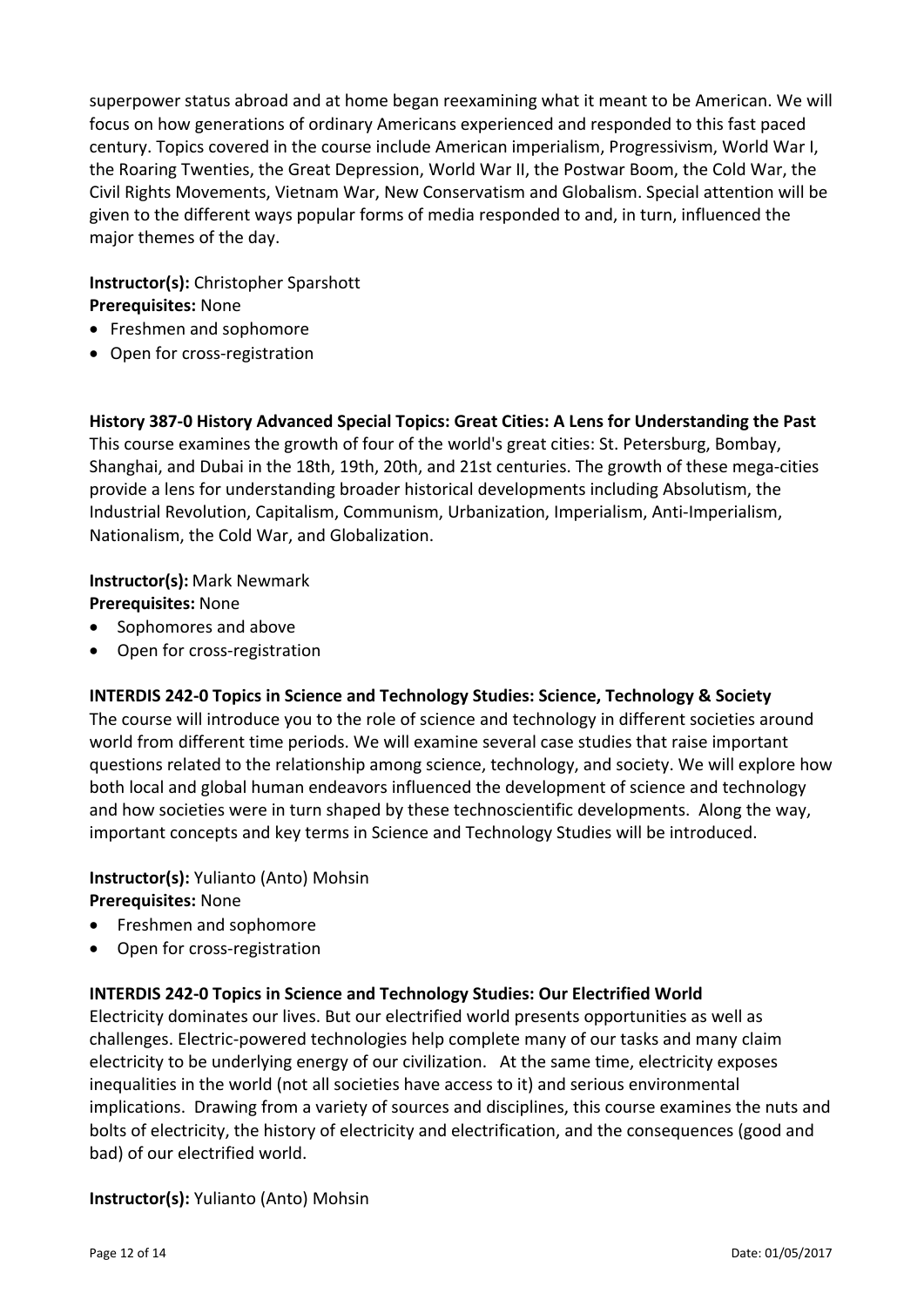#### **Prerequisites:** None

• Sophomore and above

### **Poli\_Sci 242‐0 Topics in Political Science: Islamism and Politics in ME**

The course combines thematic analysis and case studies. Islamists' perceptions of history and nation, religion and politics, and modernity and morality will be discussed, along with on‐going debates concerning equality, democracy, women, non‐Muslims, citizenship and civil constitutions. The course surveys a wide spectrum of Islamism, from 'moderate' and nonviolent movements such as the Muslim Brotherhood organizations and the Justice and Development Party in Turkey to 'radical' and violent movements such as Al‐Qaeda and Hizbullah. The role of the media is also analyzed.

# **Instructor(s): Khaled Al Hroub**

**Prerequisites:** None

- Freshmen and above
- Open for cross-registration
- Satisfies Middle Eastern Studies Certificate

### **Poli\_Sci 242‐0 Topics in Political Science: Palestine and the Arab‐Israeli Conflict**

The course examines various aspects of the Arab-Israeli conflict with specific focus on Palestine and the Palestinians. It starts with looking at the history of Zionism and the idea of establishing a Jewish homeland in Palestine; then it moves to discuss the consequences of the implementation of this idea within colonial and postcolonial contexts. Particular importance is given to the Palestine war in 1948, the subsequent creation of Israel, and regional conflicts between Israel and neighbouring Arab countries that have had devastating impacts. Chief among them are the emergence of the Palestinian refugees issue and the lack Palestinian statehood. Following the chronology of the conflict with its war and peace episodes, the course intends to critically discuss conflicting narratives, the role of regional and international players, and the long‐lasting ramifications of the conflict that have affected the shape and politics of the Middle East.

# **Instructor(s): Khaled Al Hroub Prerequisites:** None

- Sophomore and above
- Open for cross-registration
- Satisfies Middle Eastern Studies Certificate

#### **Poli\_Sci 387‐0 Advanced Topics in Political Theory: Inequality in America**

This course provides an in‐depth look at inequality in America, in which some individuals and groups "get what, when, and how" (Lasswell 1936) more than others. The class will contrast the promise of equality with the reality of inequality in American democracy today. Although the primary focus is on America, relevant comparisons to Qatar and the Gulf will be introduced to investigate how these concepts travel across contexts and raise awareness of global forms of inequality. Students will understand the social construction of difference (race, class, gender, and sexuality) and the impact of intersectionality. Specific issues, such as immigration, policing, and health, will be explored through a comparative and critical perspective, and the prospects of social change will be assessed.

**Instructor(s): Jocelyn Mitchell Prerequisites:** None